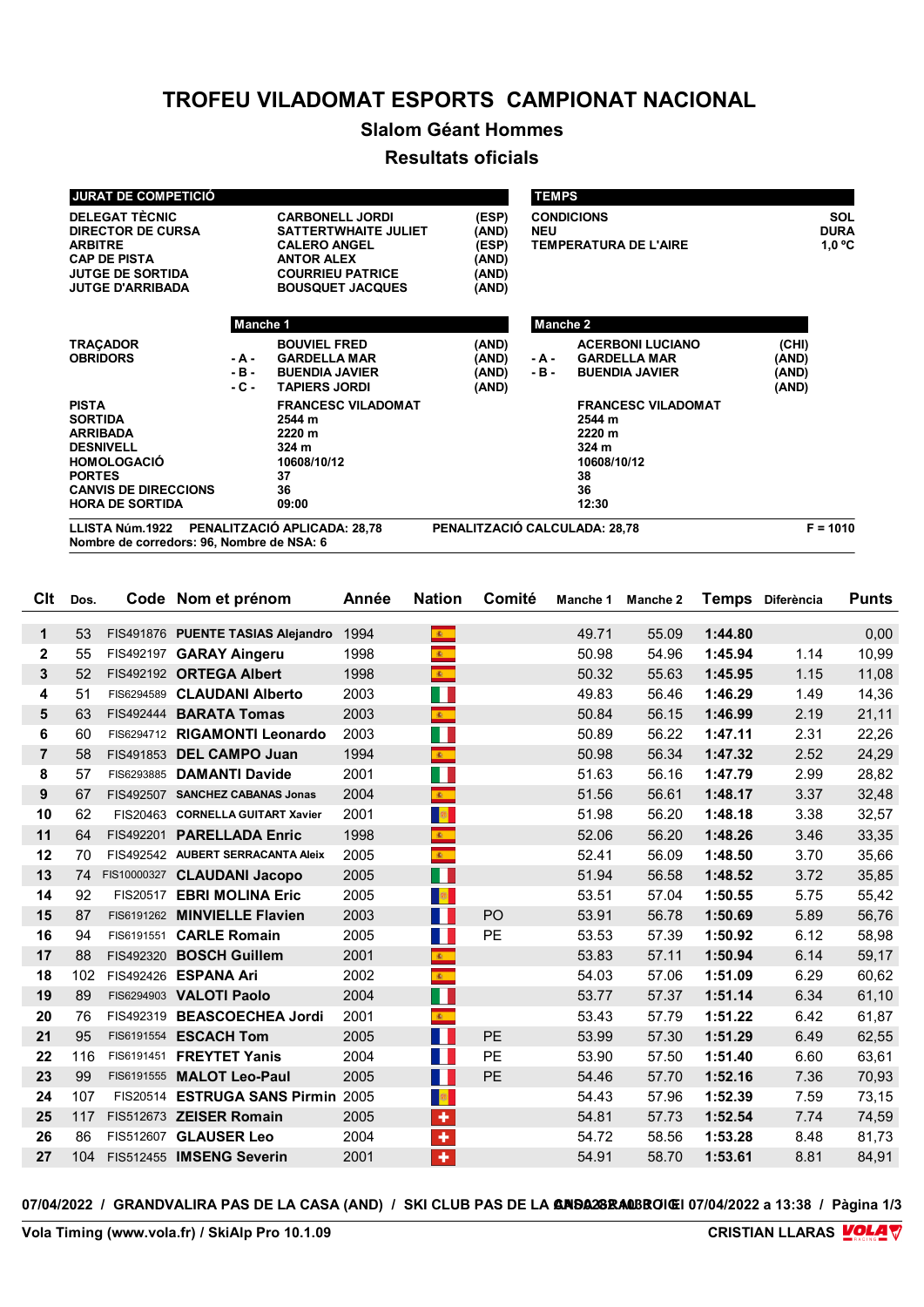## **TROFEU VILADOMAT ESPORTS CAMPIONAT NACIONAL Slalom Géant Hommes Resultats oficials**

| <b>C</b> It | Dos. |            | Code Nom et prénom               | Année | <b>Nation</b>       | Comité    | Manche 1 | Manche 2 | <b>Temps</b> | Diferència | <b>Punts</b> |
|-------------|------|------------|----------------------------------|-------|---------------------|-----------|----------|----------|--------------|------------|--------------|
|             |      |            |                                  |       |                     |           |          |          |              |            |              |
| 28          | 101  | FIS492506  | <b>SAN JOSE ONCINA Sergio</b>    | 2004  |                     |           | 55.43    | 58.75    | 1:54.18      | 9.38       | 90,40        |
| 29          | 97   | FIS6294889 | <b>FRANCO Diego</b>              | 2004  | W                   |           | 55.03    | 59.36    | 1:54.39      | 9.59       | 92,42        |
| 30          | 108  | FIS20513   | <b>TORRES SANCHEZ Ferran</b>     | 2005  | <b>B</b>            |           | 55.84    | 58.67    | 1:54.51      | 9.71       | 93,58        |
| 31          | 121  | FIS6191457 | <b>SALVAN Augustin</b>           | 2004  | Ш                   | <b>PE</b> | 55.63    | 59.17    | 1:54.80      | 10.00      | 96,37        |
| 32          | 105  | FIS492557  | <b>DOLIWA ANSORENA Eric</b>      | 2005  | $\mathcal{R}^{\pm}$ |           | 55.91    | 59.32    | 1:55.23      | 10.43      | 100,52       |
| 33          | 120  | FIS512670  | <b>HITTER Jules</b>              | 2005  | ٠                   |           | 55.98    | 59.48    | 1:55.46      | 10.66      | 102,73       |
| 34          | 115  | FIS20519   | <b>BARTUMEU RAMENTOL Marcel</b>  | 2005  | <b>B</b>            |           | 56.22    | 59.71    | 1:55.93      | 11.13      | 107,26       |
| 35          | 132  | FIS512608  | <b>BUMANN Yadin</b>              | 2004  | ٠                   |           | 56.84    | 1:00.46  | 1:57.30      | 12.50      | 120,47       |
| 36          | 130  | FIS492549  | <b>FEMENIAS AGUIRRE Pablo</b>    | 2005  | $\mathcal{R}^{\pm}$ |           | 57.24    | 1:00.92  | 1:58.16      | 13.36      | 128,76       |
| 37          | 131  | FIS512671  | <b>SANSONNENS Romeo</b>          | 2005  | ÷                   |           | 57.36    | 1:01.31  | 1:58.67      | 13.87      | 133,67       |
| 38          | 127  |            | FIS20516 PICCINO MUNITA Nicolas  | 2005  | <b>B</b>            |           | 57.84    | 1:00.85  | 1:58.69      | 13.89      | 133,86       |
| 39          | 125  |            | FIS20515 FUENTES CAPORALI Enzo   | 2005  | $\mathbf{E}$        |           | 58.08    | 1:02.09  | 2:00.17      | 15.37      | 148,13       |
| 40          | 133  | FIS492543  | MULHERN LOPEZ OLIVA Carlos       | 2005  | 家。                  |           | 1:00.36  | 1:02.98  | 2:03.34      | 18.54      | 178,68       |
| 41          | 136  |            | FIS492493 ARANDA GOMEZ Diego     | 2004  | $\mathcal{R}^{\pm}$ |           | 1:00.31  | 1:03.63  | 2:03.94      | 19.14      | 184,46       |
| 42          | 137  |            | FIS6191552 BARTHE Achille        | 2005  | H                   | PE.       | 1:00.81  | 1:05.21  | 2:06.02      | 21.22      | 204,51       |
| 43          | 135  |            | FIS492392 GARCIA GONZALEZ Alvaro | 2002  | $\mathcal{R}$ .     |           | 1:01.32  | 1:06.25  | 2:07.57      | 22.77      | 219,44       |
| 44          | 143  | 20098      | <b>ARGUELLES Marcos</b>          | 1980  | $\mathbb{R}^n$      |           | 1:03.11  | 1:04.91  | 2:08.02      | 23.22      | 223,78       |

#### **HORA DE SORTIDA 09:00 12:30** Absents - Manche 1 (2)

| 119 FIS6191331 OLIVIERI JAY Victor | 2003 |  |
|------------------------------------|------|--|
| 144 FIS6191559 <b>PAVAN Lucas</b>  | 2005 |  |

#### Abandons - Manche 1 (30)

| 54  | FIS20460 GABRIEL GUTIERREZ Bartumeu           | 2000 | <b>B</b>                    |                |  |  |
|-----|-----------------------------------------------|------|-----------------------------|----------------|--|--|
| 59  | FIS20428 ROBERT Pol                           | 1997 | $\mathbb{R}$                |                |  |  |
| 65  | FIS492455 SASTRE Conrad                       | 2003 | $\mathbf{g}_\mathrm{c}$     |                |  |  |
| 66  | FIS492379 VILALTA Marc                        | 2002 | $\bullet$                   |                |  |  |
| 69  | FIS512610 SIDLER Kilian                       | 2004 | $\overline{\phantom{a}}$    |                |  |  |
| 72  | FIS6294853 ONGARO Giovanni                    | 2004 | W                           |                |  |  |
| 73  | FIS492448 GONZALVEZ Daniel                    | 2003 | $\mathbf{g}_{\mathrm{f}}$ . |                |  |  |
| 79  | FIS20497 TORRES SANCHEZ Lluis                 | 2003 | <b>B</b>                    |                |  |  |
| 80  | FIS492417 INDIANO Pau                         | 2002 | $\bullet$                   |                |  |  |
| 82  | FIS20505 CORNELLA GUITART Pere                | 2004 | <b>RE</b>                   |                |  |  |
| 83  | FIS6191410 HERVE Clement                      | 2004 | Ш                           | P <sub>O</sub> |  |  |
| 84. | FIS492544 VIVAS GARCIA Alejandro              | 2005 | $\mathbf{g}_i$              |                |  |  |
| 91  | FIS492447 MEIRE Guillermo                     | 2003 | $\mathbf{g}$ .              |                |  |  |
| 96  | FIS6191294 CADIOU Teilo                       | 2003 | Ш                           | PE             |  |  |
| 98  | FIS20518 PRATS MARTINEZ Adria                 | 2005 | <b>B</b>                    |                |  |  |
| 100 | FIS492541 GUTIERREZ PRIETO Pelayo             | 2005 | $\mathcal{R}^+$             |                |  |  |
| 103 | FIS491395 SALARICH Xavier                     | 1990 | $\mathbf{R}_{\perp}$        |                |  |  |
| 109 | FIS492449 IZQUIERDO AGUINACO Luis             | 2003 | $\mathbf{R}^{\pm}$          |                |  |  |
| 111 | FIS492574 CASTAGNINO GONZALEZ - GORBENA Aitor | 2005 |                             |                |  |  |
| 112 | FIS20506 GIL SIXTO Cerni                      | 2004 | $\mathbb{R}$                |                |  |  |
| 114 | FIS512674 ZURNIWEN Maximilian                 | 2005 | $\overline{\textbf{r}}$     |                |  |  |
| 118 | FIS512667 ANTHAMATTEN Leon                    | 2005 | ÷                           |                |  |  |
|     | 122 FIS6191450 BASUAU William                 | 2004 | W                           | <b>PE</b>      |  |  |
| 123 | FIS492526 JORGE BERGE Jan                     | 2004 | $\mathbf{R}^{\top}$         |                |  |  |
|     | 126 FIS492515 RUIZ LOPEZ Alejandro            | 2004 | $\langle \hat{g}_i \rangle$ |                |  |  |
| 138 | FIS6191508 CAU Nathan                         | 2004 | ш                           | <b>PE</b>      |  |  |
| 139 | FIS6191509 PICAUDE Lucas                      | 2004 |                             | <b>PE</b>      |  |  |
| 140 | FIS6191557 BERGES Theo                        | 2005 |                             | PE             |  |  |
| 145 | 20378 ESTEVE Axel                             | 1994 |                             |                |  |  |
| 146 | 20023 MIJARES Tomas                           | 1968 | $\mathbf{B}$                |                |  |  |
|     |                                               |      |                             |                |  |  |

07/04/2022 / GRANDVALIRA PAS DE LA CASA (AND) / SKI CLUB PAS DE LA **GRISA28RAOBROIGI** 07/04/2022 a 13:38 / Pàgina 2/3